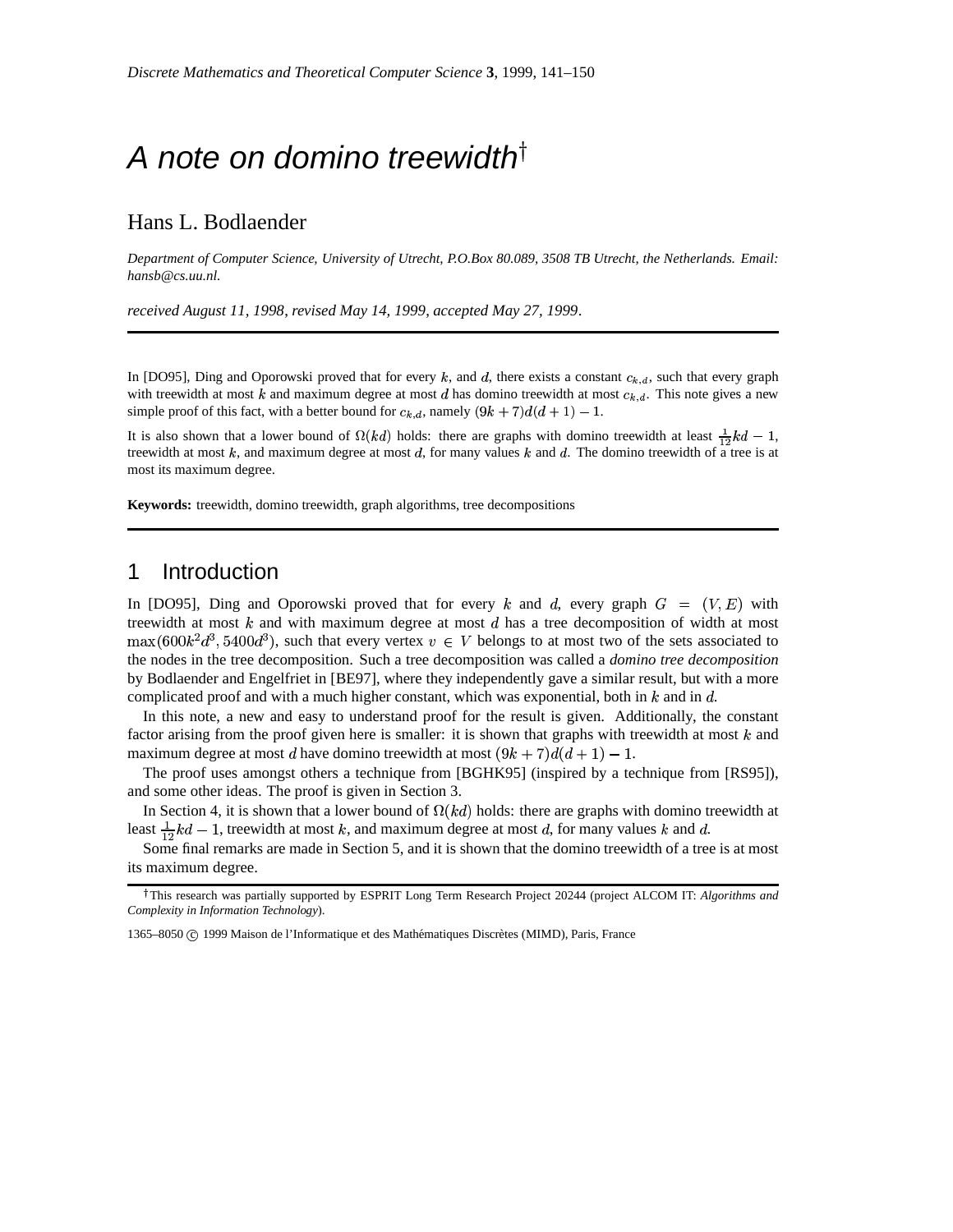# 2 Definitions and Preliminary Results

**Definition**. A tree decomposition of a graph  $G=(V,E)$  is a pair  $(\{X_i \mid i \in I\}, T=(I, F))$  with  $\{X_i \mid i \in I\}$  a collection of subsets of V, and  $T = (I, F)$  a tree, such that

- $\bigcup_{i \in I} X_i = V$
- for all edges  $(v, w) \in E$  there is an  $i \in I$  with  $v, w \in X_i$
- for all  $i, j, k \in I$ : if  $j$  is on the path from  $i$  to  $k$  in  $T$ , then  $X_i \cap X_k \subseteq X_j$ .

The width of a tree decomposition  $(\{X_i \mid i \in I\}, T = (I, F))$  is  $\max_{i \in I} |X_i| - 1$ . The treewidth of a graph  $G=(V, E)$  is the minimum width over all tree decompositions of G.

In some cases,  $T$  will be considered a *rooted* tree; a specific node of  $T$  is considered to be the root. A tree decomposition  $(X, T)$  with T a rooted tree is called a *rooted tree decomposition*. For a node  $i \in I$ , we call the set  $X_i$  the *bag* of i.

**Definition**. A tree decomposition  $(\{X_i \mid i \in I\}, T = (I, F))$  of  $G = (V, E)$  is a *domino tree decomposition*, if for each vertex  $v \in V$ , there are at most two nodes  $i \in I$  with  $v \in X_i$ . The *domino treewidth* of a graph  $G=(V,E)$  is the minimum width over all domino tree decompositions of G.

The open neighbourhood of a set of vertices  $W \subseteq V$  in a graph  $G = (V, E)$  is

$$
N(W) = \{ v \in V - W \mid \exists w \in W : \{v, w\} \in E \}
$$

For a graph  $G = (V, E)$ , and  $W \subseteq V$ , the subgraph of G, induced by W is denoted as

$$
G[W] = (W, \{\{v, w\} \in E \mid v, w \in W\})
$$

**Lemma 2.1** *Let*  $T = (I, F)$  *be a tree. Let*  $J_1 \subseteq I$ *. Then there exists a set*  $J_2 \subseteq I$  *with* 

- $\bullet$   $|J_2| \leq 2 \cdot |J_1| 1.$
- $J_1 \subseteq J_2.$
- Every subtree of  $T[I J_2]$  is adjacent to at most two nodes in  $J_2$ .

**Proof:** Choose an arbitrary root  $r$  in  $T$ .

Let  $J_2 = J_1 \cup \{j \in I \mid j \text{ is the lowest common ancestor of two nodes in } J_1\}$ . We claim that this set  $J_2$ fulfils the conditions. Clearly,  $J_1 \subseteq J_2$ .

Let T' be a subtree of  $T[I - J_2]$ . If  $i_0 \in J_2$  is adjacent to a node in T', then there are two cases:

- $i_0$  is an ancestor of a node in  $T'$ . Then  $i_0$  is the unique parent of the root of  $T'$ .
- $i_0$  is a child of a node in T'. We claim that there can be only one node fulfilling this case (for this tree T'): suppose  $i_0 \in J_2$  and  $i_1 \in J_2$  are children of nodes in T'. Then, the lowest common ancestor  $i_2$  of  $i_0$  and  $i_1$  belongs to T'. However,  $i_0$  and  $i_1$  belong to  $J_1$  or are ancestor of a node in  $J_1$ . So,  $i_2$  is the lowest common ancestor of two nodes in  $J_1$ , which is a contraction with the observation that it belongs to  $T'$ .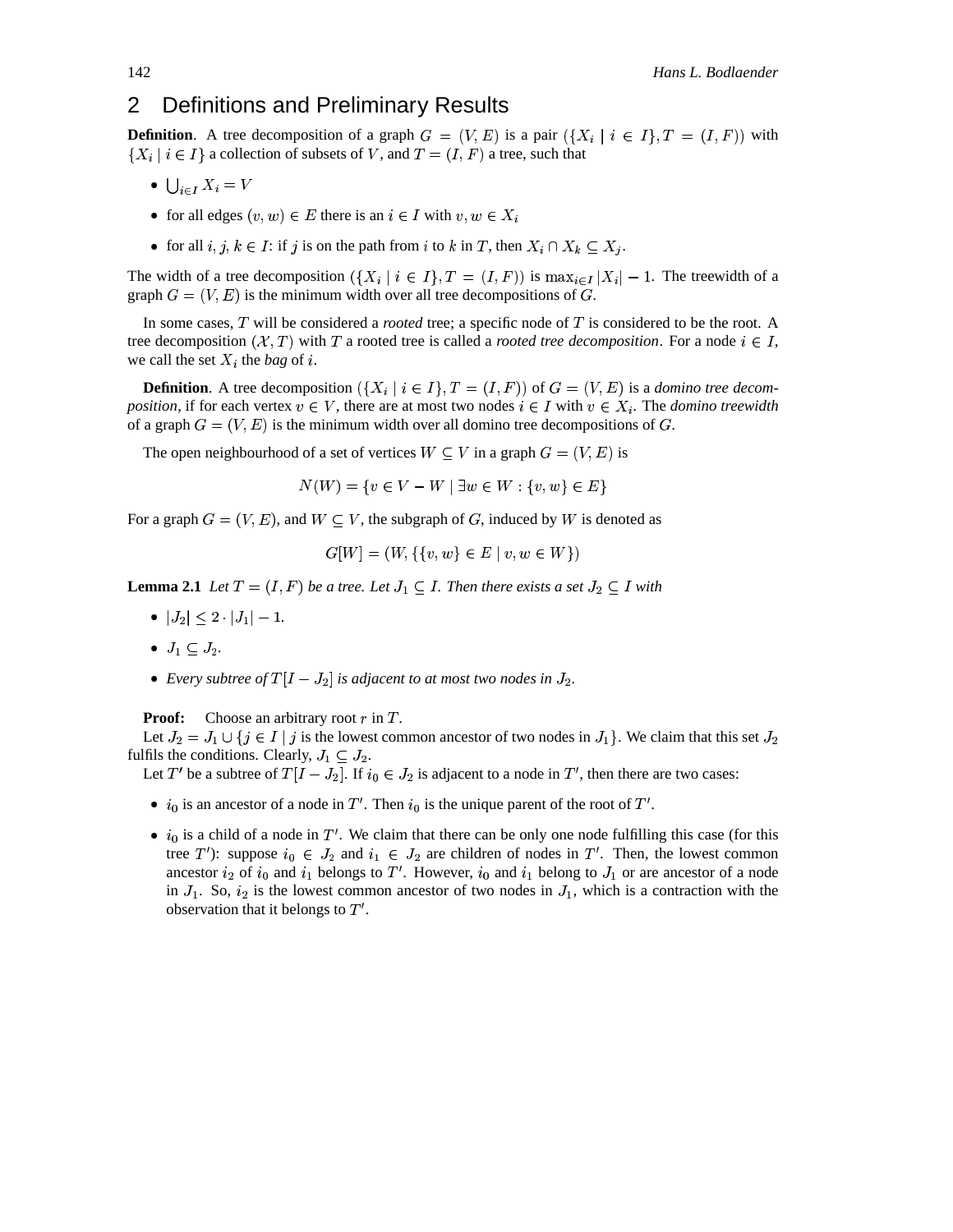As for T', each case can appear only once, T' is adjacent to at most two nodes in  $J_2$ .

To show that  $|J_2| \leq 2 \cdot |J_1| - 1$ , build a tree  $\mathcal T$  in the following way:  $J_2$  is the set of nodes in  $\mathcal T$ . If  $j \in J_2$  has an ancestor that also belongs to  $J_2$ , then take an edge from  $j$  to the closest ancestor that also  $j \in J_2$ . belongs to  $J_2$ . One can observe that  $\mathcal T$  is indeed a tree. Every node  $j \in J_2 - J_1$  must have at least two children. So  $\mathcal T$  is a tree with at most  $|J_1|$  leaves, and without nodes with one child. A well know fact about trees tells us that  ${\cal T}$  has at most  $2|J_1|-1$  nodes, hence  $|J_2|\leq 2\cdot |J_1|-1.$   $\Box$ 

**Lemma 2.2** *Let*  $(\lbrace X_i \mid i \in I \rbrace, T = (I, F))$  *be a tree decomposition of*  $G = (V, E)$ *. Let*  $W \subseteq V$ *,*  $|W| = r$ . Let  $s < r$ .

- *1.* There exists a set of  $\lfloor r/(s+1) \rfloor$  nodes  $J_1 \subseteq I$ , such that each connected component of  $G[V -]$  $\bigcup_{i \in I_1} X_i$  *contains at most s vertices from W.*
- 2. There exists a set of  $2\lfloor r/(s+1) \rfloor 1$  nodes  $J_2 \subseteq I$ , such that each connected component  $Z$ *of*  $G[V - \bigcup_{i \in I_2} X_i]$  *contains at most s vertices from W*, and for each connected component of  $G[V - \bigcup_{j \in J_2} X_i]$  there are nodes  $i_1, i_2 \in J_2$ , such that every vertex  $v$  that is adjacent to a vertex in *Z* belongs to  $Z \cup X_{i_1} \cup X_{i_2}$ .

**Proof:** 1. First, observe that for any  $J \subseteq I$ ,  $G[V - \bigcup_{i \in I} X_i]$  consists of a number of connected components, such that for any connected component Z of  $G[V - \bigcup_{i \in I} X_i]$ , we have a subtree  $J_Z$  of the forest  $T[I-J]$  with  $Z \subseteq \bigcup_{i \in I_{\tau}} X_i$ , i.e., removing J from I splits T in a number of disjoint trees, and each connected component has its vertices in the bags of the nodes in only one of these subtrees.

Choose an arbitrary root  $r \in I$ , and view T as a rooted tree. We will process T in a bottom-up order: a node is processed after all its children are processed. While processing vertices, we maintain a set  $J_1 \subseteq I$ , which is initially empty, and a set  $W' \subseteq W$ , for which initially  $W' = W$ . The idea is that nodes are added to  $J_1$  until finally the requested set is found, and that  $W'$  gives those vertices in W that still can belong to a connected component with too many vertices in  $W$  in it.

For a node  $i \in I$ , let  $V_i = \bigcup_{i \in I_i} X_i$ , with  $I_i$  the set containing i and all its descendants in T. While processing a node *i*, compute  $Y_i = V_i \cap W'$ . If  $|Y_i| > s$ , put *i* in  $J_1$ , and set  $W' = W - Y_i$ .

Otherwise, nothing is done when processing node  $i$ . We now claim that the set  $J_1$  which is obtained after processing root node  $r$  fulfils the requirements of the lemma. Consider a connected component Z of  $G[V - \bigcup_{i \in I} X_i]$ . Let  $i_Z$  be the highest node in T whose bag contains a vertex in Z. Clearly,  $i_Z \notin J_1$ , as  $Z \subseteq V - \bigcup_{j \in J_1} X_i$ . Hence, when  $i_Z$ was processed,  $|Y_{iz}| \leq s$ . Now we note that  $Z \cap W \subseteq Y_{iz}$ : suppose  $v \in \overline{Z} \cap W$ . By choice of  $i_Z$ ,  $v \in V_{iz}$ . If  $v \in W - W'$ , then v belongs to a bag that is below a node in  $J_1$  or in  $J_1$ , and hence either v belongs to  $\bigcup_{i \in J_1} X_i$  or is separated from Z by  $\bigcup_{i \in J_1} X_i$ . This contradicts that  $v \in Z$ , hence  $Z \cap W \subseteq Z \cap W' \subseteq Y_{iz}$ , and we have  $|Z \cap W| \leq |Y_{iz}| \leq s$ .

To each node  $i \in J_1$ , we can associate the  $s + 1$  or more vertices that are removed from  $W'$  when  $i$  was added to  $J_1$ . As each vertex in W is associated with at most one  $i \in J_1$ , we have  $|J_1| \leq \lfloor r/(s+1) \rfloor$ .

2. First, obtain a set  $J_1$  as above. As in Lemma 2.1 on the preceding page, create set  $J_2$ , such that

- $\bullet \hspace{0.1cm}$   $|J_{2}| \leq 2\lfloor r/(s+1) \rfloor 1/$
- $J_1 \subseteq J_1$ .
- Every subtree of  $T[I J_2]$  is adjacent to at most two nodes in  $J_2$ .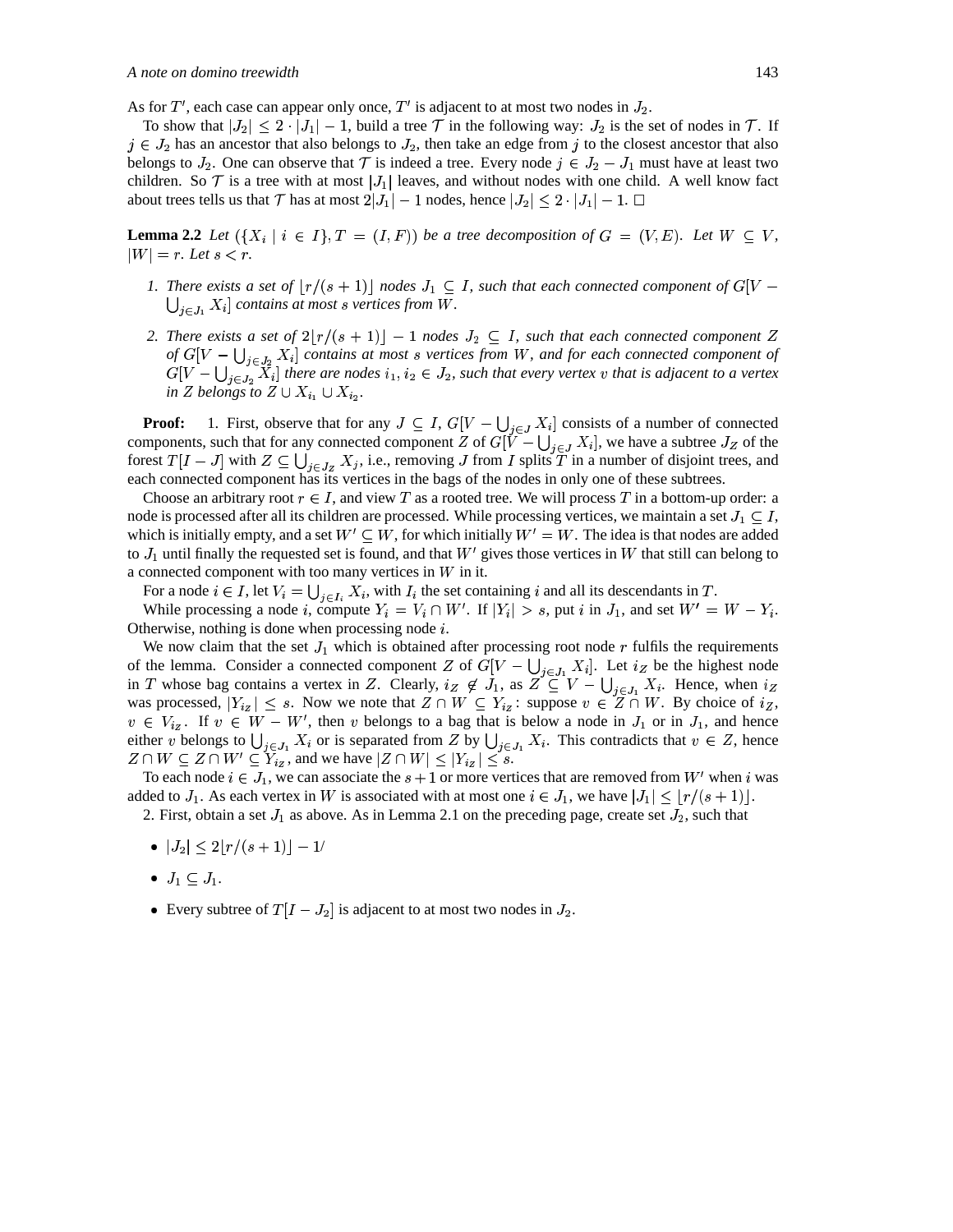Now, let Z be a connected component of  $G[V - \bigcup_{i \in I_0} X_i]$ . By the properties of tree decompositions, it follows that there is a subtree  $T_Z$  of  $T[I - J_2]$ , such that all vertices of Z only belong to bags of nodes in  $T_Z$ . Thus, the vertices that neighbour a vertex in Z but do not belong to Z must belong to a bag  $X_i$ , with  $i \in J_2$  one of the at most two nodes in  $J_2$  that are adjacent to  $T_Z$ .  $\Box$ 

**Corollary 2.3** Let  $G = (V, E)$  have treewidth at most k and maximum degree at most d. Let  $W \subseteq V$ ,  $|W| \leq r$ . Let  $s \leq r$ . There exists a set  $S \subseteq V$  of at most  $(k+1) \cdot (2|r/(s+1)|-1)$  vertices, such every *connected component*  $Z$  *in*  $G[V - S]$  *contains at most s* vertices from W and *at* most  $(2k + 2)d$  vertices that are adjacent to a vertex in S. If k is a constant, such a set S can be found in linear time.

**Proof:** The non-algorithmic result follows directly from the previous lemma. (Note that for such a component W, there are at most  $2k + 2$  vertices in S adjacent to vertices in W (namely the vertices in at most two bags of the tree decomposition), hence at most  $(2k + 2)d$  vertices in W that are adjacent to a vertex in  $S$ .) To effectively obtain the set  $S$ , first apply the algorithm in [Bod96] to obtain an arbitrary tree decomposition of width at most  $k$ . It is not hard to see that the proofs given above then can be carried out in linear time.  $\Box$ 

### 3 The domino treewidth theorem

In this section, we prove the main result of this section. The technique is inspired by a technique from [BGHK95], which was again inspired by a technique from [RS95].

**Theorem 3.1** Let  $G = (V, E)$  be a graph with treewidth at most k and maximum degree at most d. Then *the domino treewidth of G is at most*  $(9k + 7)d(d + 1) - 1$ .

### **Proof:**

We first give a recursive procedure, called MAKEDEC, called with two arguments: a graph  $H =$  $(V_H, E_H)$  (which is always an induced subgraph of G, and is assumed to have treewidth at most k, and maximum degree at most d), and a set of vertices  $W \subseteq V_H$ . The procedure outputs a rooted domino tree decomposition of  $H$ ,  $(\{X'_i \mid i \in I'\}, T' = (I', F'))$  of width at most  $(9k+7)d(d+1) - 1$ , such that the vertices in  $W$  only belong to the bag of the root node of the domino tree decomposition.

Procedure MAKEDEC (graph  $H=(V_H, E_H)$ , vertex set W) has the following steps:

- 1. Obtain a set  $S \subseteq V_H$ , such that every connected component of  $H[V_H S]$  contains at most  $4k + 2$ vertices from W and at most  $(2k + 2)d$  vertices that are adjacent to a vertex in S, (as in Corollary 2.3.)
- 2. Set  $R = N(S \cup W)$ .
- 3. Compute the connected components  $H_1 = (V_1, E_1), \ldots, H_s = (V_s, E_s)$  of  $H[V_H S W]$ .
- 4. For each i,  $1 \le i \le s$ , call MAKEDEC( $H_i, V_i \cap R$ ).
- 5. Combine the tree decompositions obtained in the previous step in the following way: Take a new node *r* with  $X_r = R \cup S \cup W$ . This is the root of the new tree decomposition. Make *r* adjacent to the roots of each of the tree decompositions, obtained in the previous step. The result is the output of the procedure.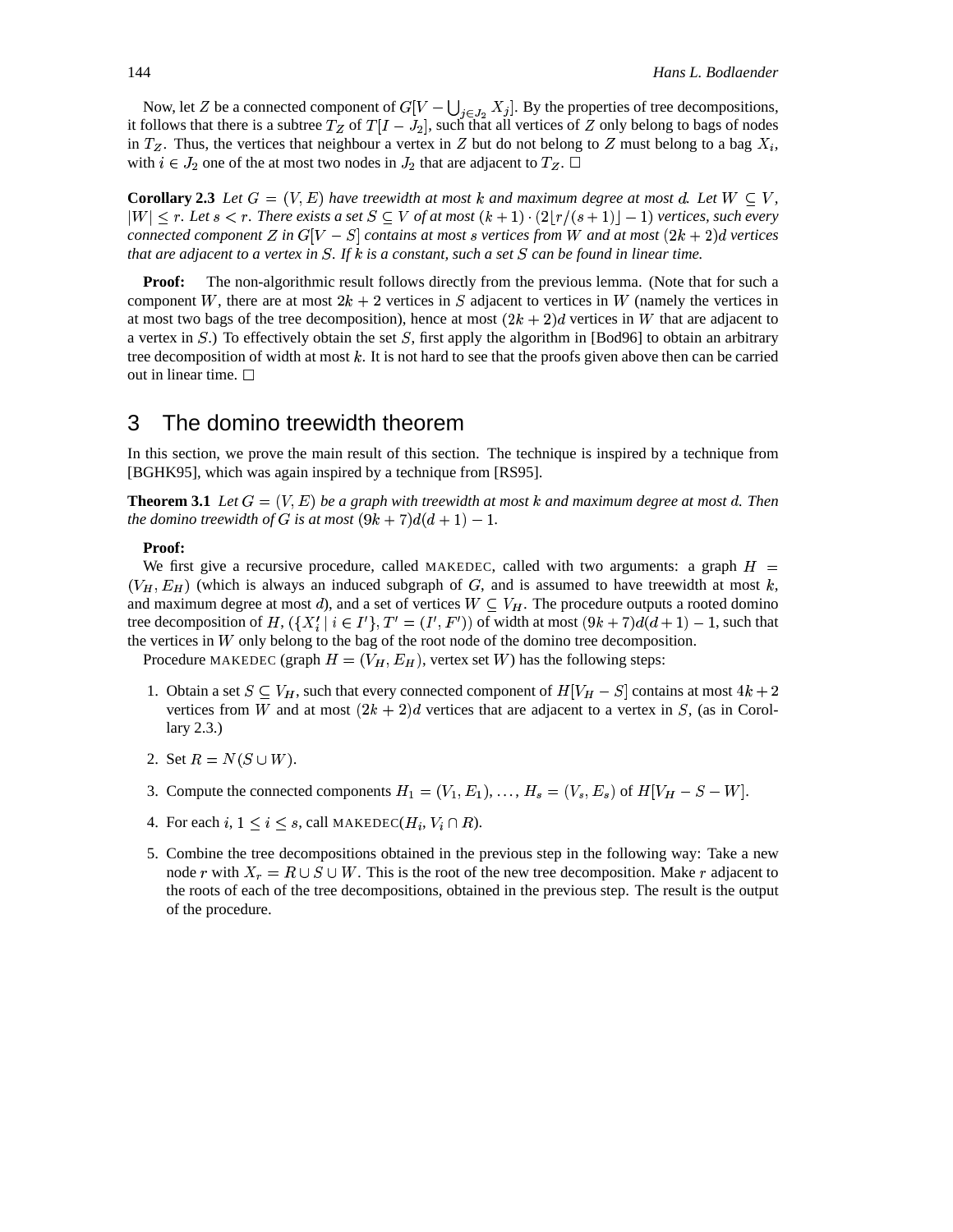#### A note on domino treewidth

Assume that the set S found in Step 1 is at most of the size, guaranteed to exist by Corollary 2.3 on the preceding page, i.e., we have:

$$
|S| \le (k+1) \cdot (2\lfloor \frac{r}{s+1} \rfloor - 1)
$$

**Claim 3.1.1** Let  $H = (V_H, E_H)$  be a connected graph, and  $W \subseteq V_H$ ,  $W \neq \emptyset$ . When MAKEDEC(H, W) is called, the procedure outputs a rooted domino tree decomposition of  $H$ , such that vertices in  $W$  only belong to the root bag of the domino tree decomposition.

**Proof:** First, observe that the first parameter of a recursive call to MAKEDEC always is a connected graph, and the second parameter of every recursive call to MAKEDEC is always a non-empty set: every connected component of  $H[V_H - S - W]$  must contain vertices adjacent to  $S \cup W$ . Thus, the recursive calls done to MAKEDEC involve graphs with fewer vertices, hence the procedure terminates.

Let  $\{u, v\} \in E_H$ . If  $\{u, v\} \cap (S \cup W) \neq \emptyset$ , then u and v belong both to the root bag  $X_r$ . Otherwise, x and y belong to the same connected component  $H_i$  of  $H[V_H - S - W]$ , and by induction, there will be a bag containing both  $x$  and  $y$ . In both cases, there is a bag in the resulting decomposition that contains both  $x$  and  $y$ .

Let  $v \in V_H$ . There are three cases.

If  $v \in S \cup W$ , then v does not belong to any connected component of  $H[V_H - S - W]$ , hence v only belongs to bag  $X_r$ , and no other bag of the decomposition.

If  $v \in R$ , then v belongs to  $X_r$ . In addition, v belongs to exactly one connected component  $H_i$  of  $H[V_H - S - W]$ . By induction, v belongs to the root bag of the domino tree decomposition yielded by the call of MAKEDEC( $H_i$ , $V_i \cap R$ ) and no other bag. Thus, v belongs to exactly two bags that are adjacent.

If  $v \notin R \cup S \cup W$ , then v belongs to exactly one connected component  $H_i$  of  $H[V_H - S - W]$ , and by induction to one or two adjacent bags in the decomposition made by the recursive call to MAKEDEC( $H_i, V_i \cap R$ ). v does not belong to any other bag.

Hence, the claim follows.  $\Box$ 

**Claim 3.1.2** If MAKEDEC(H, W) is called with  $H = (V_H, E_H)$  a connected graph of maximum degree d and treewidth at most k, and  $W \subseteq V_H$  a set of vertices of size at most  $(6k + 4)d$ , then the resulting domino tree decomposition has width at most  $(9k + 7)d(d + 1) - 1$ .

**Proof:** First, we estimate the size of the root bag of the resulting domino tree decomposition. We have  $|W| \le (6k + 4)d$ . By Corollary 2.3 on the page before, we can take:

$$
|S| \le (k+1)(2|(6k+4)d/(4k+3)|-1) < 3(k+1)d
$$

**Now** 

$$
|R| \le d \cdot |S \cup W|
$$
  
\n
$$
\le d \cdot ((6k+4)d + 3(k+1)d)
$$
  
\n
$$
= (9k+7)d(d+1)
$$

So,

$$
|R \cup S \cup W| \le (9k + 7)d(d+1)
$$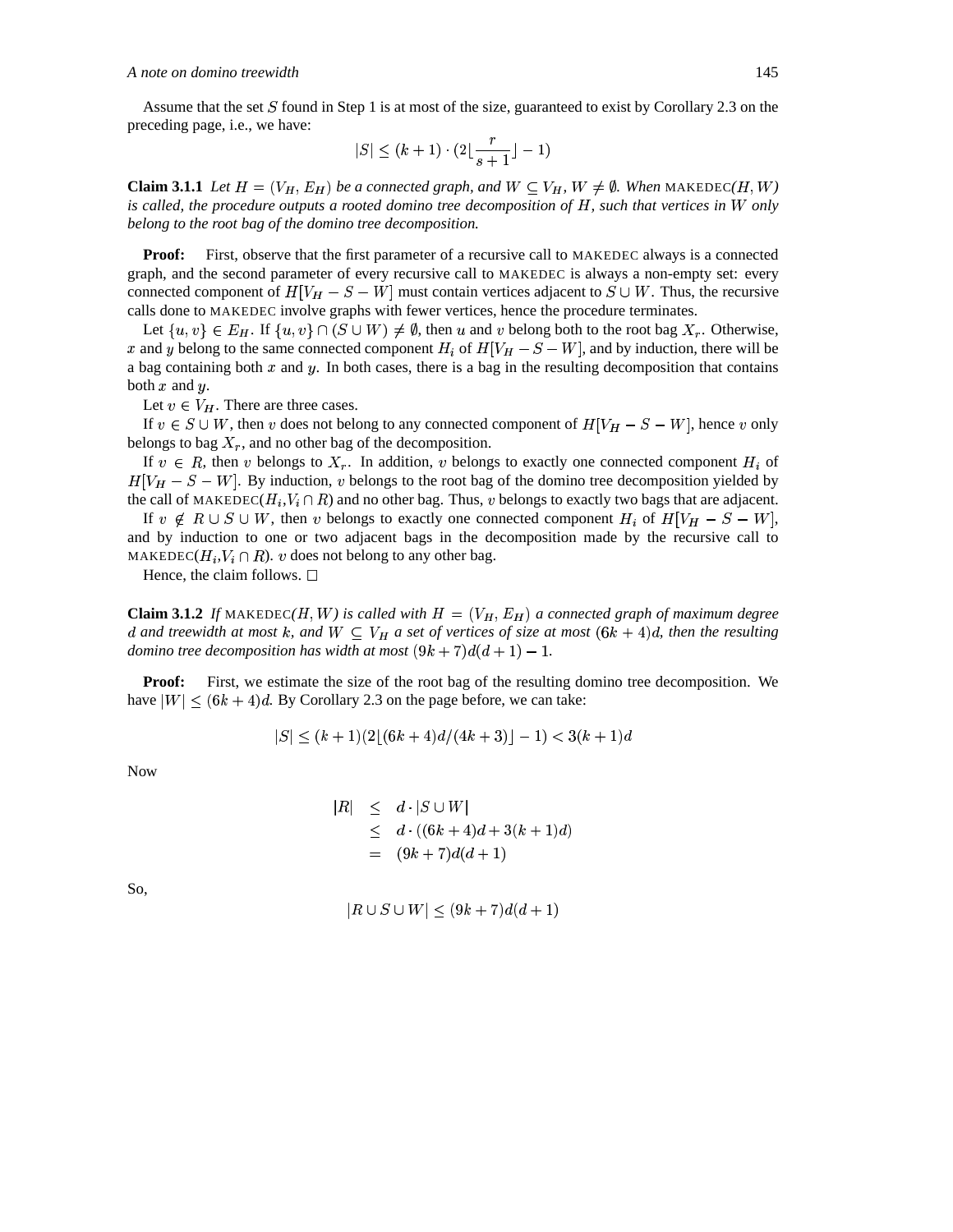Secondly, we estimate the size of a set  $V_i \cap R$  in a recursive call MAKEDEC( $H_i, V_i \cap R$ ). Write

$$
V_i \cap R = (V_i \cap N(S)) \cup (V_i \cap N(W))
$$

Each connected component  $H_i$  of  $H[V_H - S - W]$  is contained in a connected component  $H_i'$  of  $H[V_H - S - W]$ S. H'' contains at most  $4k + 2$  vertices from W, hence at most  $(4k + 2)d$  vertices of  $N(W)$ . Also, by construction of S,  $H'_i$  contains at most  $(2k + 2)d$  vertices in  $N(S)$ . As a consequence,

$$
|V_i \cap R| \le (4k+2)d + (2k+2)d = (6k+4)d
$$

Now, we can use induction: each recursive call of MAKEDEC is called with as second parameter a set of size at most  $(6k + 4)d$ , hence the recursive calls give tree decompositions of width at most  $(9k + 7)d(d +$  $1) - 1$ , which proves the claim.  $\square$ 

So, from these two claims it follows, that when we call MAKEDEC( $G,W$ ) for a connected graph G of treewidth at most  $k$ , and maximum degree at most  $d$ , and any non-empty vertex subset  $W$  which has size at most  $(6k+4)d$ , we obtain a domino tree decomposition of G of width at most  $(9k+7)d(d+1)-1$ .

If G is not connected, then make separate domino tree decompositions for each connected component, and connect these to a tree in an arbitrary way.  $\Box$ 

The new idea in the proof can be found in step 2 of the procedure MAKEDEC: by adding the neighbours of the vertices in set  $S \cup W$  to the root bag of the tree decomposition to make, we do not have to use these vertices at lower levels of the tree decomposition anymore. Apart from this idea, the structure of the algorithm is similar to algorithms found in [RS95, BGHK95].

**Corollary 3.2** Let  $k$  be a constant. Given a graph with treewidth at most  $k$  and maximum degree at most d, a domino tree decomposition of G of width at most  $(9k + 7)d(d + 1) - 1$  can be built in  $O(n^2)$  time.

Proof: Use the procedure, given in the proof above. Excluding the time spent in recursive calls of MAKEDEC, one call of MAKEDEC uses  $O(n)$  time. There are  $O(n)$  such calls (e.g., every vertex belongs to at most two bags, hence a tree decomposition with  $O(n)$  nodes is obtained, and the number of recursive calls of MAKEDEC equals the number of nodes of the resulting tree decomposition), so the total time is bounded by  $O(n^2)$ .  $\Box$ 

#### A lower bound 4

In this section, we show that a general bound like obtained in the previous section must always be of order  $\Omega(kd)$ .

We first start with the following lemma, which is also interesting on its own. For a graph  $G = (V, E)$ , let

 $G^2 = (V, \{\{v, w\} \mid \{v, w\} \in E \lor \exists x \in V : \{v, x\} \in E \land \{x, w\} \in E\})$ 

**Lemma 4.1** Let  $G = (V, E)$  be a graph with domino treewidth at most k. The treewidth of  $G^2$  is at most  $2k.$ 

W.l.o.g., suppose G is connected. Let  $({X_i | i \in I}, T = (I, F))$  be a domino tree decompo-**Proof:** sition of  $G$  of width at most  $k$ . Note that (by the properties of tree decompositions and the assumption of connectedness of  $G$ ) each two adjacent bags intersect. Choose an arbitrary root  $r$ . If we add to each bag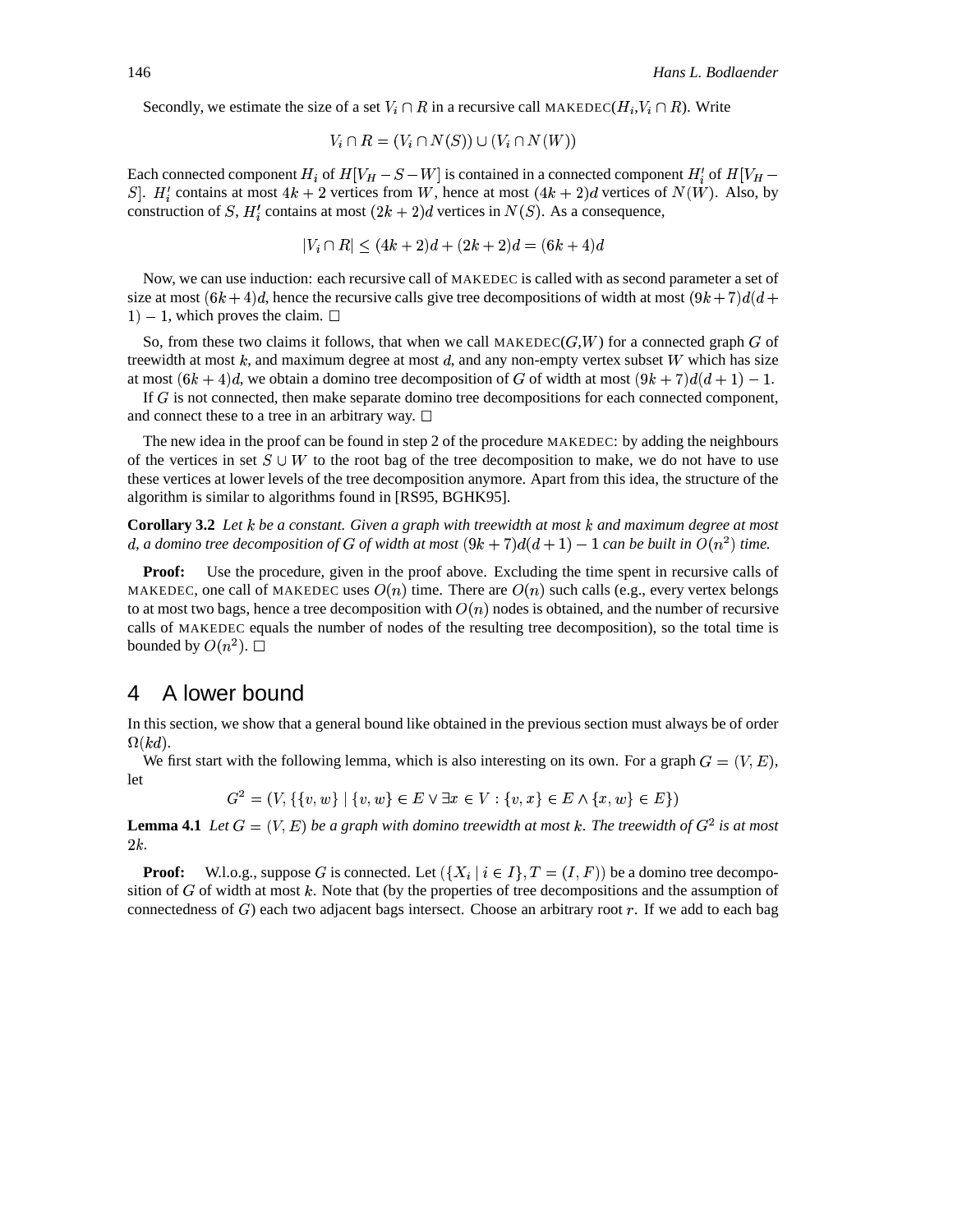

Fig. 1: Grid with added vertices  $z_i$ 

 $X_i$  the bag of the parent of i (unless  $i = r$ ), then we obtain a tree decomposition of G of width at most 2k. (The union of two bags with a non-empty intersection and with size at most  $k + 1$  each is taken.)

For every edge  $\{v, w\}$  in  $G^2$ , we have a bag containing both v and w: this is trivially true if  $\{v, w\} \in E$ . If v and w have a common neighbour x in G, then either there is a bag  $X_i$  containing both v, w, x, or there are two adjacent bags, one containing  $v$  and  $x$ , and one containing  $w$  and  $x$ . One must be a child in  $T$  (with root r) of the other. Thus, v, w, and x all three belong to a common bag in the constructed tree  $decomposition.$ 

A  $1/3 - 2/3$ -separator of a set W in a graph  $G = (V, E)$ , is a set of vertices S, such that W can be partitioned into sets  $W_1$ ,  $W_2$ , and  $W_3$ , with  $W_3 = S \cap W$ ,  $|W_1| \leq 2/3|W|$ ,  $|W_2| \leq 2/3|W|$ , and every path from a vertex in  $W_1$  to a vertex in  $W_2$  uses a vertex in  $S$ .

The following lemma is well known. See e.g. [BGHK95, GRE84, Liu90, RS86].

**Lemma 4.2** Let  $G = (V, E)$  be a graph of treewidth at most k. Let  $W \subseteq V$ . Then G contains a  $1/3 - 2/3$ -separator of W of size at most  $k + 1$ .

**Lemma 4.3** For all  $d \geq 5$ ,  $k \geq 2$ , k even, there exists a graph G with treewidth at most k, maximum degree at most d, and domino treewidth at least  $\frac{1}{12}kd - 2$ .

**Proof:** Consider the following graph.

First, we take a grid of size  $k/2$  by  $d^2k$ . I.e., we have vertices of the form  $v_{i,j}$ ,  $1 \le i \le k/2$ ,  $1 \le j \le d^2k$ , and  $v_{i,j}$  is adjacent to  $v_{i',j'}$ , iff  $|i - i'| + |j - j'| = 1$ . To this grid, we add  $k/2$  additional vertices  $z_1, \ldots, z_{k/2}$ , with, for each  $i, 1 \le i \le k/2$ ,  $z_i$  adjacent to each vertex  $v_{i,j}$ ,  $d_k$ ,  $1 \le j \le d$ . Let  $G = (V, E)$  be the resulting graph.

See Figure 1 for an illustration of the construction. (In order to make the figure not too large, the distance between successive neighbours of the vertices  $z_i$  is 4 in the figure, instead of  $dk$ .)

The maximum degree of G is  $\max(5, d)$ : vertices of the form  $v_{i,j}$  have degree at most five, while vertices of the form  $z_i$  have degree d. It is also not hard to see that the treewidth of G is at most k. The  $k/2$  by  $d^2k$  grid graph has treewidth exactly  $k/2$  (see e.g. [Bod98].) As G contains  $k/2$  vertices such that when these are deleted from G, G becomes a graph of treewidth  $k/2$ , the treewidth of G is at most k. (See e.g. [Bod98], Lemma 72.)

Call the *i*th row the set of all vertices of the form  $v_{i,j}$ ,  $1 \leq j \leq d^2k$ . Similar, the set of all vertices of the form  $v_{i,j}$ ,  $1 \leq i \leq k/2$  is called the *j*th column.

Now, we claim that  $G^2$  has treewidth at least  $\frac{1}{6}dk - 1$ . Note that all vertices in the *i*th row that were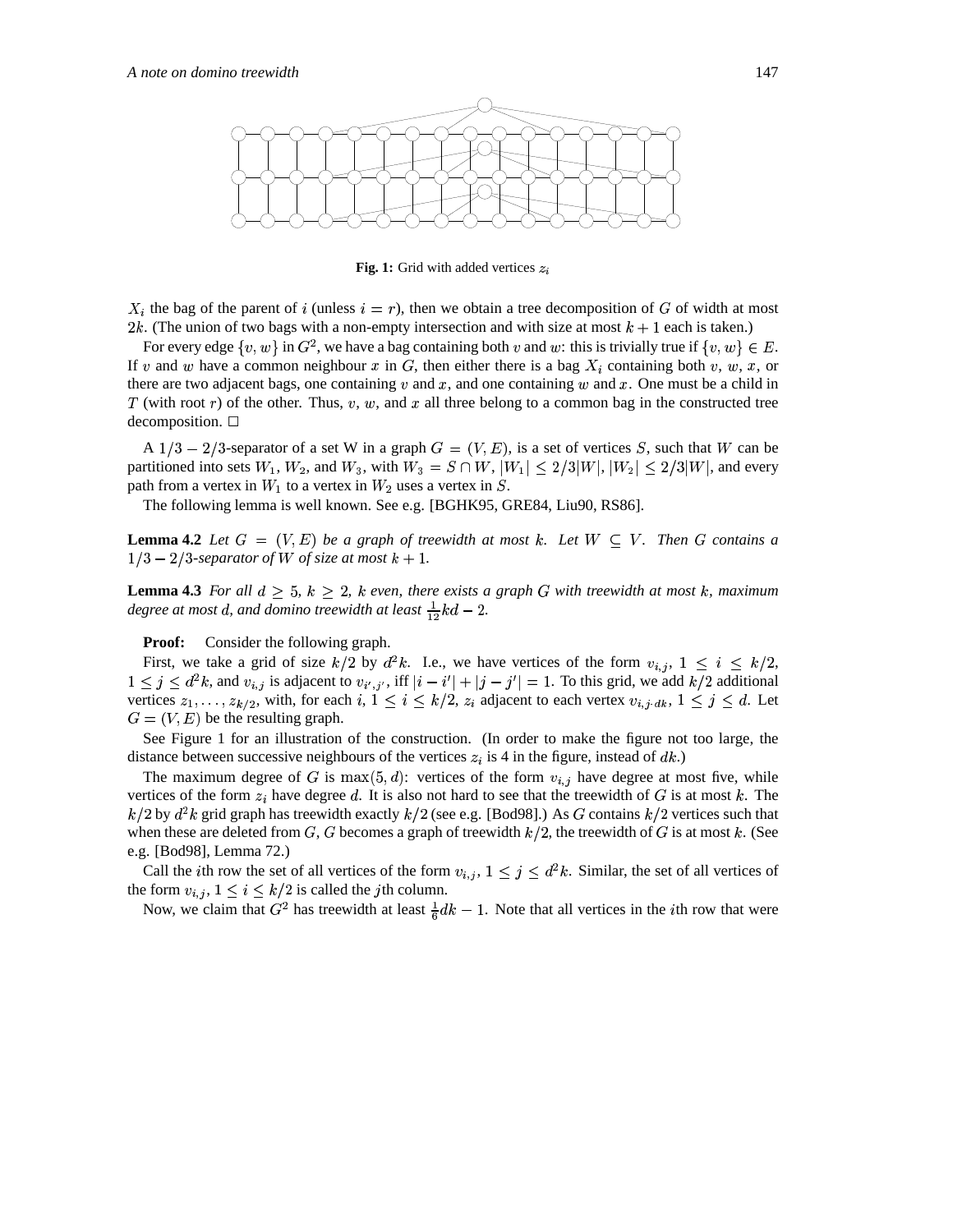adjacent to  $z_i$  form a clique in  $G^2$ . Call the set of these vertices the *i*th row-clique. Let

$$
W = \{v_{i,j} \mid 1 \le i \le k/2, 1 \le j \le kd^2\}
$$

I.e.,  $W$  is the set of the grid vertices in  $G$ .

Suppose S is a  $1/3 - 2/3$ -separator of W of minimum size in  $G^2$ , partitioning W into  $W_1$ ,  $W_2$ ,  $W_3 = S \cap W$ .

We will now show that  $|S| \geq \frac{1}{6}dk$ . Assume  $|S| < \frac{1}{6}dk$ .

Note that  $|W_1| \leq \frac{2}{3} \cdot d^2 k^2/2$ , hence  $|W_2 \cap W_3| \geq \frac{1}{6} d^2 k^2$ , and likewise  $|W_1 \cap W_3| \geq \frac{1}{6} d^2 k^2$ .

Every column that contains both a vertex in  $W_1$  and a vertex in  $W_2$  must also contain a vertex in S. Thus, we may assume there are fewer than  $\frac{1}{6}dk$  such columns. So, fewer than  $\frac{1}{12}dk^2$  vertices in W can belong to such a column. It follows that there are at least  $(\frac{1}{6}d^2k^2 - \frac{1}{12}dk^2)/(k/2) = \frac{1}{3}d^2k - \frac{1}{6}dk$  columns that only contain vertices in  $W_1$ , and thus, every row contains  $\frac{1}{3}d^2k - \frac{1}{6}dk$  vertices in  $W_1$ . Likewise, every row contains  $\frac{1}{3}d^2k - \frac{1}{6}dk$  in  $W_2$ .

We now will show that every row contains at least  $\frac{1}{3}dk$  vertices in S.

Consider the *i*th row. Note that either all vertices in the *i*th row-clique belong to  $W_1 \cup S$  or all vertices in the *i*th row-clique belong to  $W_2 \cup S$ . Without loss of generality, we suppose the former; the other case is identical.

We partition the vertices in the *i*th row in  $d$  *intervals*, where the  $m$ th interval contains vertices  $v_{i,(m-1)d^{k+1}}$ ,  $v_{i,(m-1)d^{k+2}}$ , ...,  $v_{i,mdk}$ . At least  $\left[\left(\frac{1}{3}d^{2}k-\frac{1}{6}dk\right)/(dk)\right] \geq \frac{1}{3}d$  of these intervals must contain vertices in  $W_2$ . However, each interval also contains a vertex in the *i*th row-clique, hence it contains a vertex in  $S \cup W_1$ . So, each interval that contains a vertex in  $W_2$  must contain a vertex in S, hence the *i*th row contains at least  $\frac{1}{3}d$  vertices in S.

As we have  $k/2$  rows, it follows that  $|S| \geq \frac{1}{6}dk$ . By Lemma 4.2 on the page before, we have that the treewidth of  $G^2$  is at least  $\frac{1}{6}dk - 1$ , hence by Lemma 4.1 on page 146, the domino treewidth of G is at least  $\frac{1}{12}dk - 2$ .  $\Box$ 

#### 5 **Final remarks**

It is possible to give a modified version of the procedure of Corollary 3.2 on page 146, that yields domino tree decompositions of somewhat larger width (but still of  $O(kd^2)$ , but that uses  $O(n \log n)$  time instead of  $O(n^2)$  time. However, the proof in [BE97] can be turned into an algorithm that uses linear time. It is not known how much time a procedure based upon the proof by Ding and Oporowski [DO95] would take.

The proof given in this paper seems unable to yield linear time algorithms - the approach typically leads to algorithmic results of  $\Omega(n \log n)$  time. It is open whether domino tree decompositions of  $O(kd^2)$  width can be obtained with a linear time algorithm.

Another interesting open problem is whether a bound of  $O(k^2d)$  can essentially be improved. It would be interesting to see if better bounds, e.g., a bound of  $O(kd)$  can be proved, and whether better lower bounds are possible.

In some special cases, better bounds can be obtained. For instance, for trees we have the following easy result.

**Theorem 5.1** The domino treewidth of a tree is at most its maximum degree.